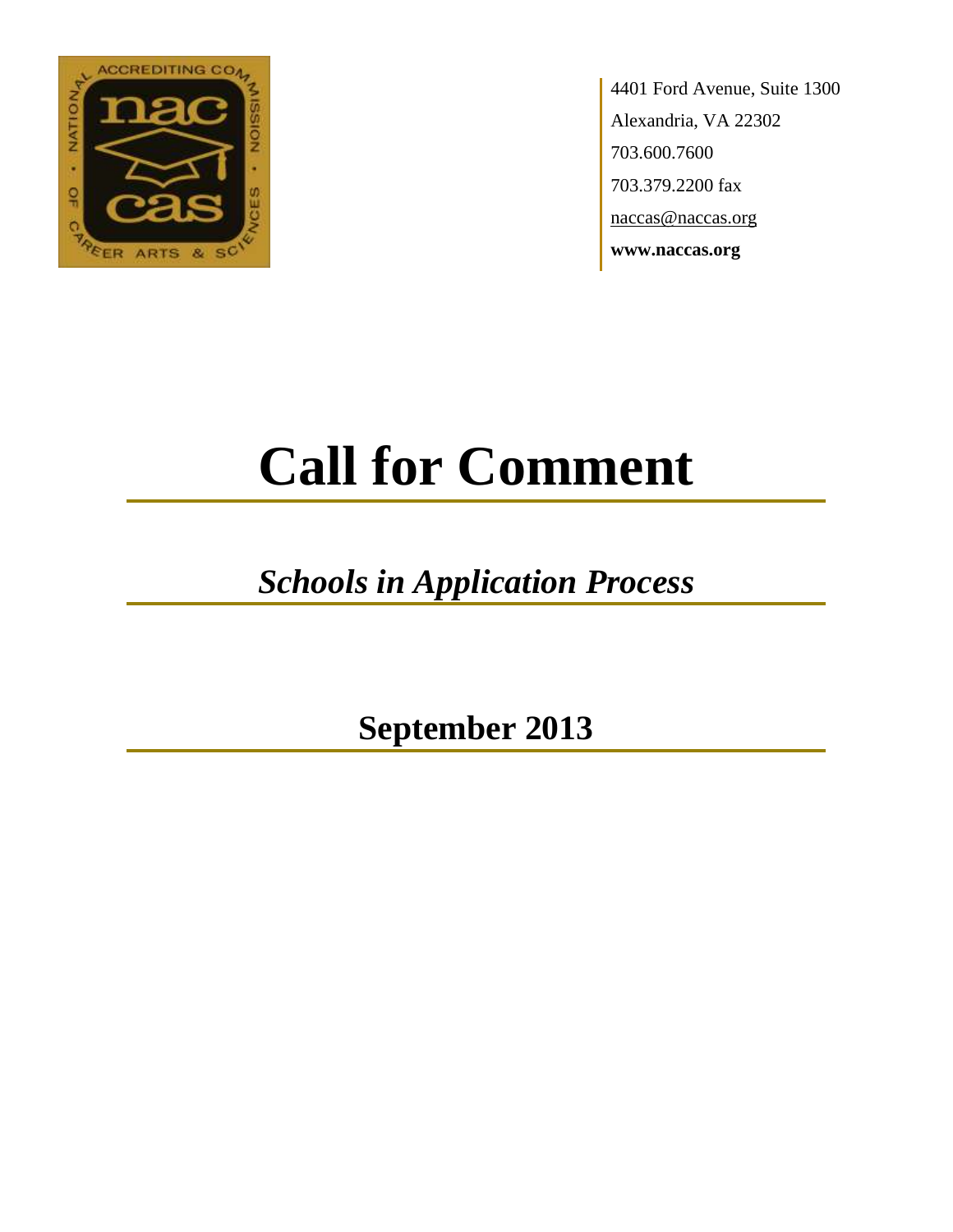#### -- **List of Schools in the Application Process**

*In accordance with Sections 10.0 and 10.1 of NACCAS' Rules of Practice and Procedure and 34 CFR 602.23(b), the NACCAS Board of Commissioners seeks comments on institutions that are currently in the process of applying for accreditation or renewal of accreditation.*

Instructions: If you have information that would contribute to the Commission's review of any of the institutions listed below, please complete the attached comment form and e-mail it to Afsheen Mirza at [amirza@naccas.org.](mailto:amirza@naccas.org) Please include the following in the subject line of your email: School List Call for Comment: September 2013. Pursuant to Section 10.1 of NACCAS' *Rules of Practice and Procedure*, please submit all comments within (15) days of the date of distribution of this Call for Comment.

#### Alabama

Nunation School of Cosmetology Ref. #010097-00 310 Valley Road Fairfield, AL 35064 **Process: Renewal of Accreditation**

#### Arizona

The Studio Academy of Beauty, LLC Ref. #A12062-02 9897 West McDowell Road Tolleson, AZ 85353 **Process: Initial Additional Location Accreditation**

#### California

Alhambra Beauty College Ref. #014208-00 200 West Main Street Alhambra, CA 91801 **Process: Renewal of Accreditation**

#### Georgia

Dalton Institute of Esthetics and Cosmetology Ref. #I12001-00 100 West Walnut Avenue, Suite 126 Dalton, GA 30720 **Process: Initial Accreditation**

#### Illinois

Mr. John's School of Cosmetology & Nails Ref. #023157-00 1429 South Main Street Jacksonville, IL 62650 **Process: Renewal of Accreditation**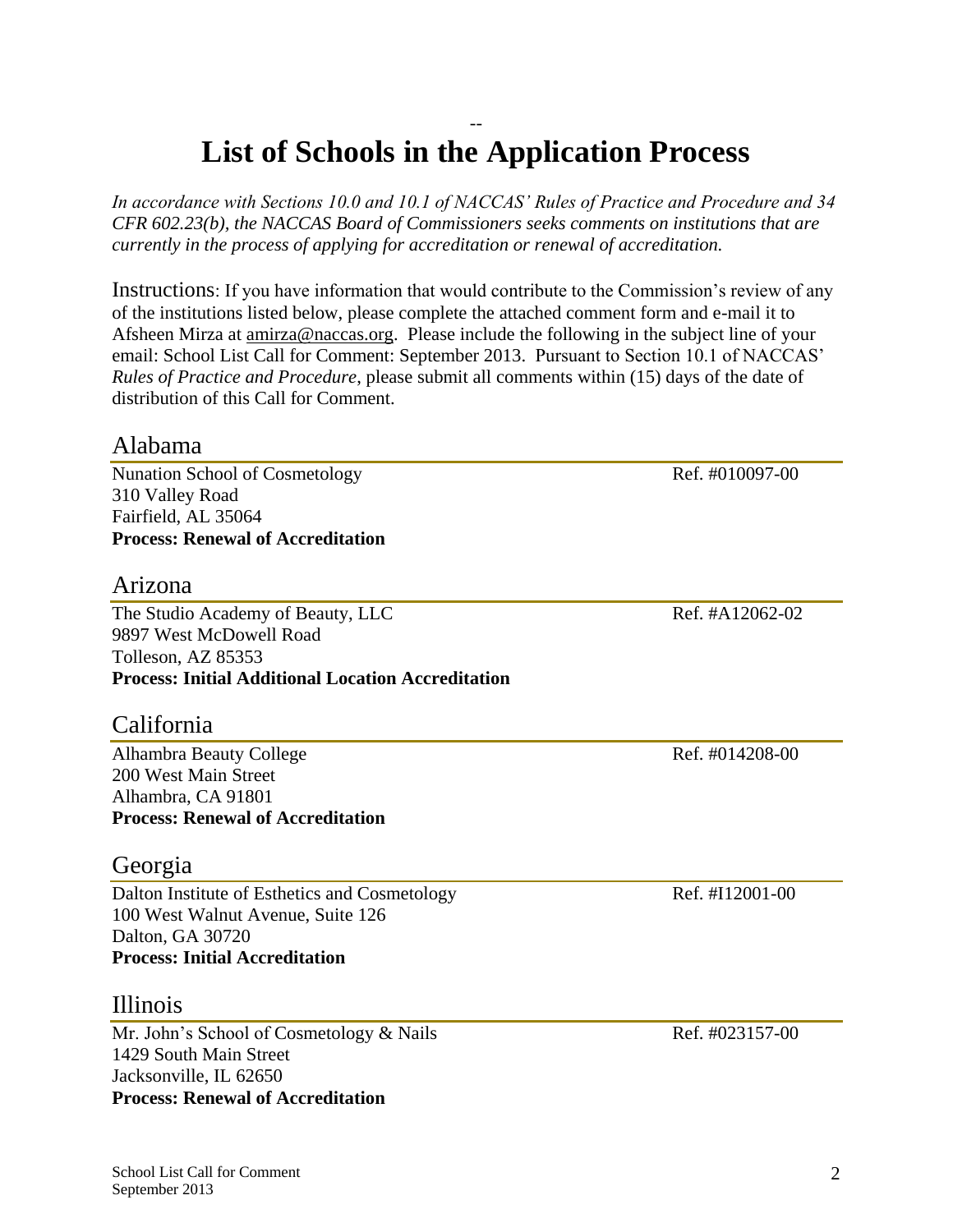**Process: Renewal of Accreditation**

Westerville, OH 43081

| Lake Charles, LA 70605                      |                 |
|---------------------------------------------|-----------------|
| <b>Process: Renewal of Accreditation</b>    |                 |
| Michigan                                    |                 |
| Douglas J. Aveda Institute                  | Ref. #032084-00 |
| 331 East Grand River Avenue                 |                 |
| East Lansing, MI 48823                      |                 |
| <b>Process: Renewal of Accreditation</b>    |                 |
| Douglas J. Aveda Institute                  | Ref. #B32084-01 |
| 333 Maynard Street, Suite 101               |                 |
| Ann Arbor, MI 48104                         |                 |
| <b>Process: Renewal of Accreditation</b>    |                 |
| Douglas J. Aveda Institute                  | Ref. #B32084-02 |
| 138 Commerce Avenue S.W.                    |                 |
| Grand Rapids, MI 49503                      |                 |
| <b>Process: Renewal of Accreditation</b>    |                 |
| Douglas J. Aveda Institute                  | Ref. #B32084-03 |
| 409 Center Street                           |                 |
| Royal Oak, MI 48067                         |                 |
| <b>Process: Renewal of Accreditation</b>    |                 |
| Missouri                                    |                 |
| Missouri College of Cosmetology North       | Ref. #035091-00 |
| 3014 East Sunshine Street                   |                 |
| Springfield, MO 65804                       |                 |
| <b>Process: Renewal of Accreditation</b>    |                 |
| North Dakota                                |                 |
| The Salon Professionals Academy Fargo, Inc. | Ref. #044015-00 |
| 4377 15 <sup>th</sup> Avenue South          |                 |
| Fargo, ND 58103                             |                 |
| <b>Process: Renewal of Accreditation</b>    |                 |
| Ohio                                        |                 |
| <b>Ohio State School of Cosmetology</b>     | Ref. #045066-00 |
| 5970 Westerville Road                       |                 |

#### Louisiana

Stage One – The Hair School, Inc. Ref. #028055-00 209 West College Street Lake Charles, LA 70605 **Process**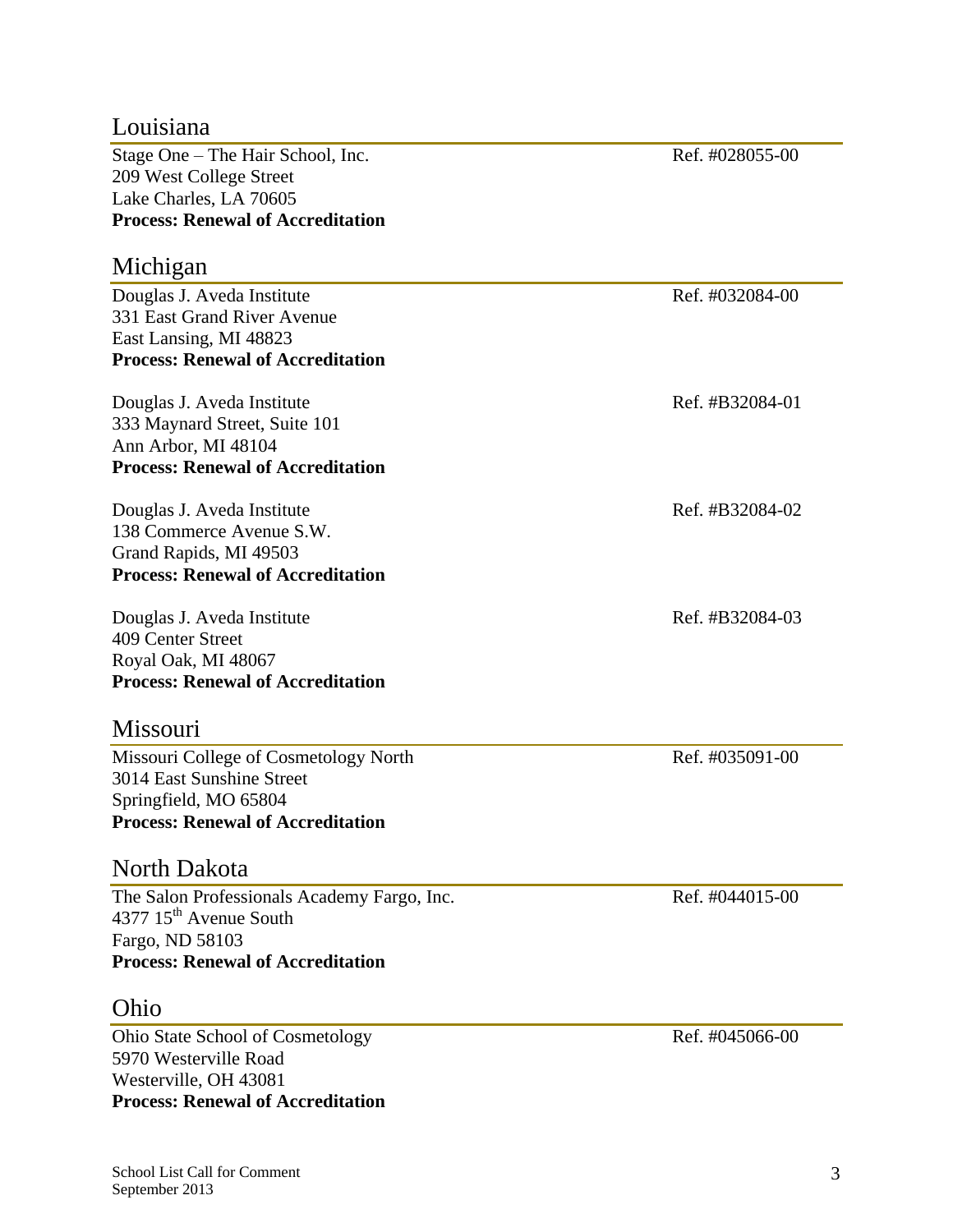Paul Mitchell The School Toledo Ref. #A45115-01 5549 Monroe Street Toledo, OH 43560 **Process: Initial Additional Location Accreditation**

Elite School of Cosmetology Ref. #A45120-01 1165 East Main Street Ashland, OH 44805 **Process: Initial Additional Location Accreditation**

#### Oklahoma

Paul Mitchell The School Tulsa Ref. #I13057-00 14002 East  $21<sup>st</sup>$  Street Tulsa, OK 74134 **Process: Initial Accreditation**

#### South Carolina

Paul Mitchell The School Greenville Ref. #A43009-03 1215 A Woodruff Road Greenville, SC 29607 **Process: Initial Additional Location Accreditation**

#### Texas

Natural Images Beauty College Ref. #I10043-00 236 Old Angleton Road Clute, TX 77531 **Process: Initial Accreditation**

#### Virginia

Rudy & Kelly Academy of Hair & Nails Ref. #056050-00 1920 Centerville Turnpike, Unit 114 Virginia Beach, VA 23464 **Process: Renewal of Accreditation**

#### Washington

Tint School of Makeup & Cosmetology Ref. #A53073-02 300 Pine Street Seattle, WA 98101 **Process: Initial Additional Location Accreditation**